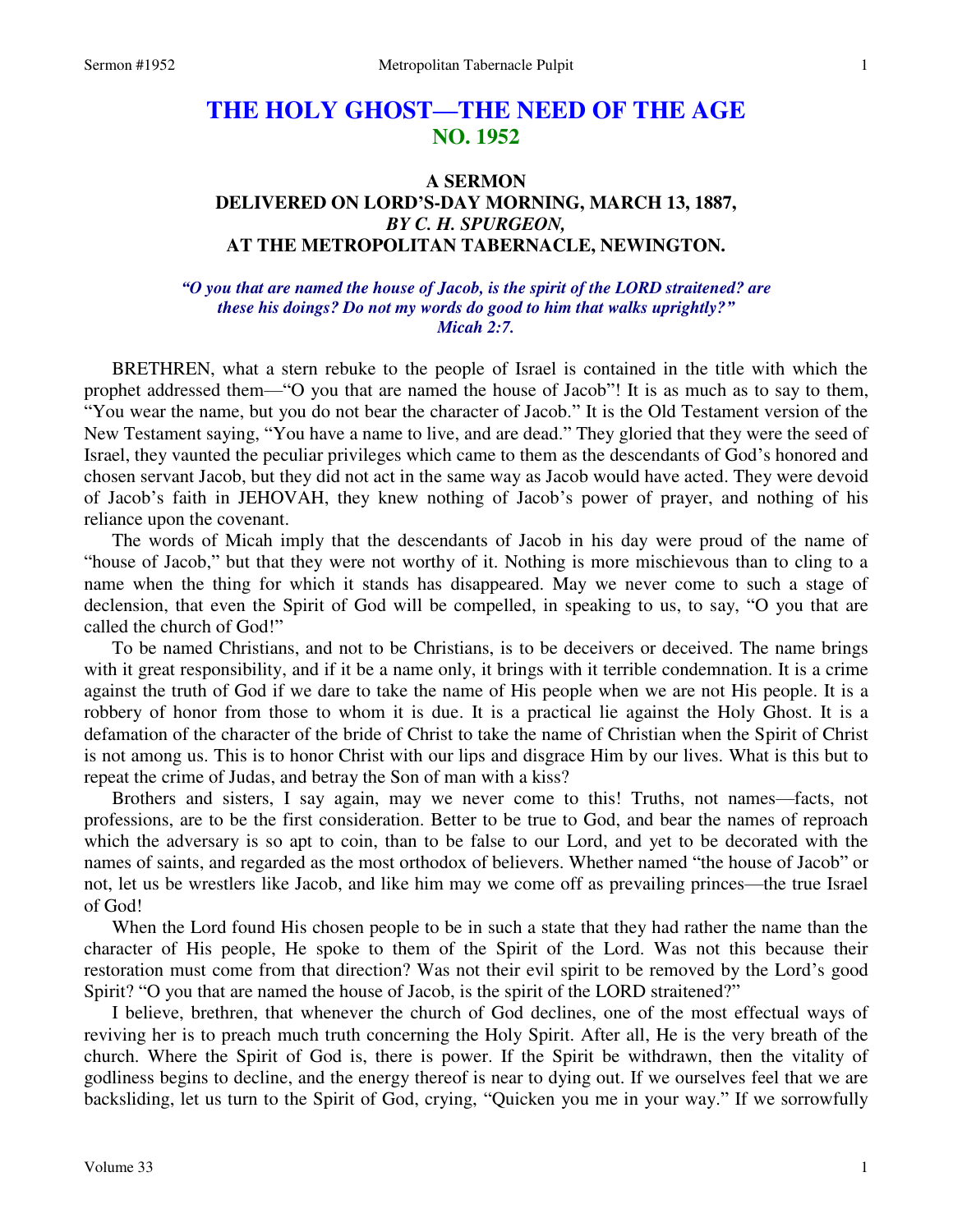perceive that any church is growing lukewarm, be it our prayer that the Holy Spirit may work graciously for its revival.

Let us direct the attention of our fellow Christians under declension to the Spirit of God. They are not straitened in Him, but in themselves. Let them turn to Him for enlargement. It is He alone who can quicken us and strengthen the things which remain which are ready to die. I admire the wisdom of God here, that when speaking by the prophet He rebukes the backsliding of the people, He immediately directs their minds to the Holy Spirit who can bring them back from their wanderings, and cause them to walk worthy of the vocation wherewith they were called. Let us learn from this divine wisdom, and in lowly reverence and earnest faith let us look to the Spirit of the Lord.

In speaking to Israel upon the Spirit of God, the prophet Micah uses the remarkable language in our text, upon which I would now speak to you. "O you that are named the house of Jacob, is the spirit of the LORD straitened? are these his doings? do not my words do good to him that walks uprightly?" May the Holy Ghost help me to speak, and you to hear!

**I.** And first, I think we may consider these words to have been spoken TO DENOUNCE THOSE WHO WOULD CONTROL THE SPIRIT OF GOD. "Is the spirit of the LORD straitened?" Can you hold Him a captive, and make Him speak at your dictation?

On turning to the connection you will find that there were certain prophets sent of God to Israel who were unpopular. The message which they brought was not acceptable, the people could not endure it, and so we read in the sixth verse, "Prophesy you not, say they to them that prophesy: they shall not prophesy to them, that they shall not take shame." The words of these prophets came so home to their consciences and made them so ashamed of themselves, that they said, "Do not prophesy—we wish not to hear you." To these Micah replies, "Is the spirit of the Lord to be straitened by you?"

*There were some in those days who would altogether have silenced the Spirit*. They would banish all spiritual teaching from the earth, that the voice of human wisdom might be uncontradicted. But can they silence the Spirit of God? Has He not continually spoken according to His own will, and will He not continue to do so? Is He not the free Spirit who, like the wind, blows where He listeth? If the adversaries could have slain with the sword all the messengers of God, would He not have found others? And if these also had been killed, could He not out of stones have raised up heralds of His truth? While the Scriptures remain, the Holy Spirit will never be without a voice to the sons of men. And while He remains, those Scriptures will not be left without honest hearts and tongues to expound and enforce them.

Is it possible for men anywhere to silence the Spirit of God? They may be guilty of the crime because they desire to commit it, and attempt to do so, but yet its accomplishment is beyond their reach. They may "quench the Spirit" in this and that man, but not in those in whom He effectually works. The Almighty Spirit may be resisted, but He will not be defeated. As well might men attempt to stop the shining of the sun, or seal up the winds, or still the pulsing of the tides, as effectually to straiten the Spirit of the Lord.

> *"When God makes bare His arm, Who can His work withstand?"*

JEHOVAH speaks, and it is done—who shall resist His Word? When His Spirit attends that Word, shall it fall to the ground? "My word," says He, "shall not return unto me void," and all the sinners on earth and all the devils in hell cannot alter that grand decree. Every now and then there seems to be a lull in the history of holy work, a silence as of God, as if He were wearying of men, and would speak no longer to them.

But ere long, in some unexpected quarter, the voice of the Lord is heard once more—some earnest spirit breaks the awful silence of spiritual death, and again the adversary is defeated. Outbursts of the great spirit of life, and light, and truth come at the divine will, when men least look for them or desire them. When Jesus has been crucified, even then the Holy Ghost descends, and the victories of the cross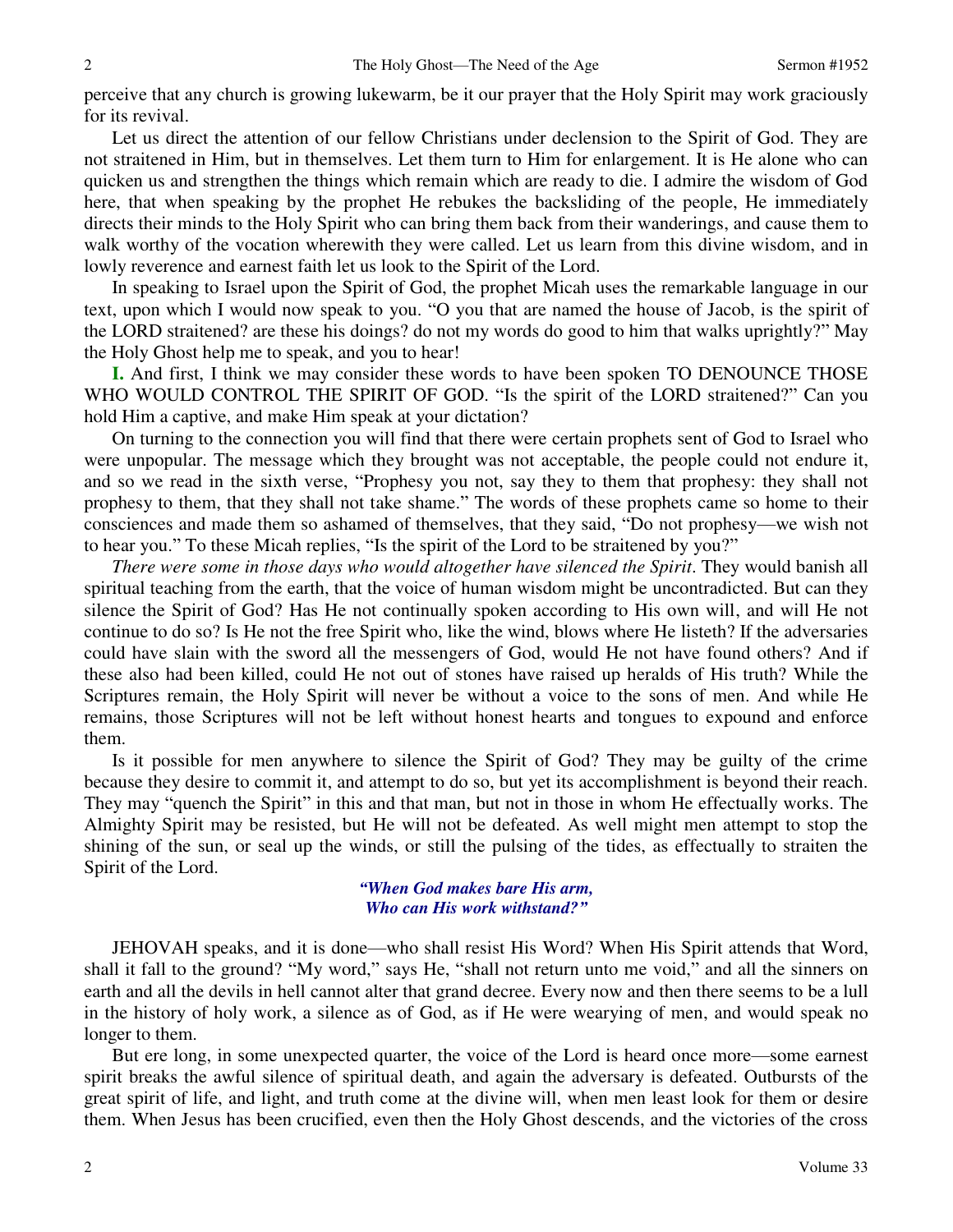begin. No my brethren, the Spirit of the Lord is not silenced—the voice of the Lord is heard above the tumults of the people.

The apostate Israelites also tried to straiten the Spirit of God *by only allowing certain persons to speak in His name*. They would have a choice of their prophets and a bad choice too. See in the eleventh verse, "If a man walking in the spirit and falsehood do lie, saying, I will prophesy unto you of wine and of strong drink; he shall even be the prophet of this people." They had a liking for preachers who would indulge their lusts, pander to their passions, and swell their pride with windy flatteries.

This age also inclines greatly to those who have cast off the restraints of God's revelation, and utter the flattering inventions of their own boasted "thought." Your liberal spirits, your large-hearted men, your despisers of the old and hunters after the new—these are the idols of many. As for those who would urge upon men separation from the world and holiness to the Lord, they are Puritanic, and out of date. In Micah's days Israel would only hear false prophets, the rest they would not listen to. "What!" asks Micah "is the spirit of the Lord then to be shut up to speak to you by such men as you would choose? Is He not to speak by whomsoever He pleases?"

It is the tendency of churches in all ages to fetter the free Spirit. Now they are afraid that we shall have too many preachers, and they would restrain their number by a sort of trades-unionism. In certain churches none must speak in God's name unless they have gone through a certain humanly-prescribed preparation, and have been ordained after a regulation manner. The Spirit of God may speak by the ordained, but He must not speak by others.

In my inmost soul I treasure the liberty of prophesying. Not the right of every man to speak in the name of the Spirit, but the right of the Spirit to speak by whomsoever He pleases. He will rest on some rather than on others, and God forbid that we should straiten His sovereignty! Lord, send by whomsoever You will send—choose whom You will to the sacred office of ministers of God. Amongst the poor and illiterate, the Spirit of God has had voices as clear and bold as among the educated and refined, and He will have them still, for He is not straitened, and it is the way of Him to use instruments which pour contempt upon all the vain-glory of men.

He anoints His own to bear witness for His truth by life and lip. These the professing church may criticize, and even reject, saying, "The Lord has not spoken by these," but the Word of the Lord will stand, notwithstanding the judgment of men. God's true ministers shall be owned of Him. Wisdom is justified of her children. The Lord's Spirit will not be straitened or shut up by all the rules, and modes, and methods which even good men may devise. The wind blows where it listeth, and the power of the Spirit waits not for man, neither tarries for the sons of men.

Further, this people tried to straiten the Spirit of God *by changing His testimony*. They did not wish the prophets to speak upon subjects which caused shame to them. They bade them prophesy smooth things. Tell us that we may sin with safety. Tell us that the punishment of sin is not as overwhelming as we have feared. Stand up and be advocates for the devil by flattering us with "a larger hope." Hint to us that, after all, man is a poor, inoffensive creature, who does wrong because he cannot help it, and that God will wink at his sins. And if He does punish him for a while, will soon set it all right.

That was the style of teaching which Israel desired, and no doubt they found prophets to speak in that manner, for the demand soon creates the supply. But Micah boldly asks, "Is the spirit of the LORD straitened?" Do you think that He will have His utterances toned down, and His revelation shaped to suit your tastes?

Brethren, let me ask you, do you imagine that the Gospel is a nose of wax which can be shaped to suit the face of each succeeding age? Is the revelation once given by the Spirit of God to be interpreted according to the fashion of the period? Is "advanced thought" to be the cord with which the spirit of the Lord is to be straitened? Is the old truth that saved men hundreds of years ago to be banished because something fresh has been hatched in the nests of the wise? Do you think that the witness of the Holy Ghost can be shaped and molded at our will? Is the divine Spirit to be rather the pupil than the teacher of the ages? "Is the spirit of the LORD straitened?"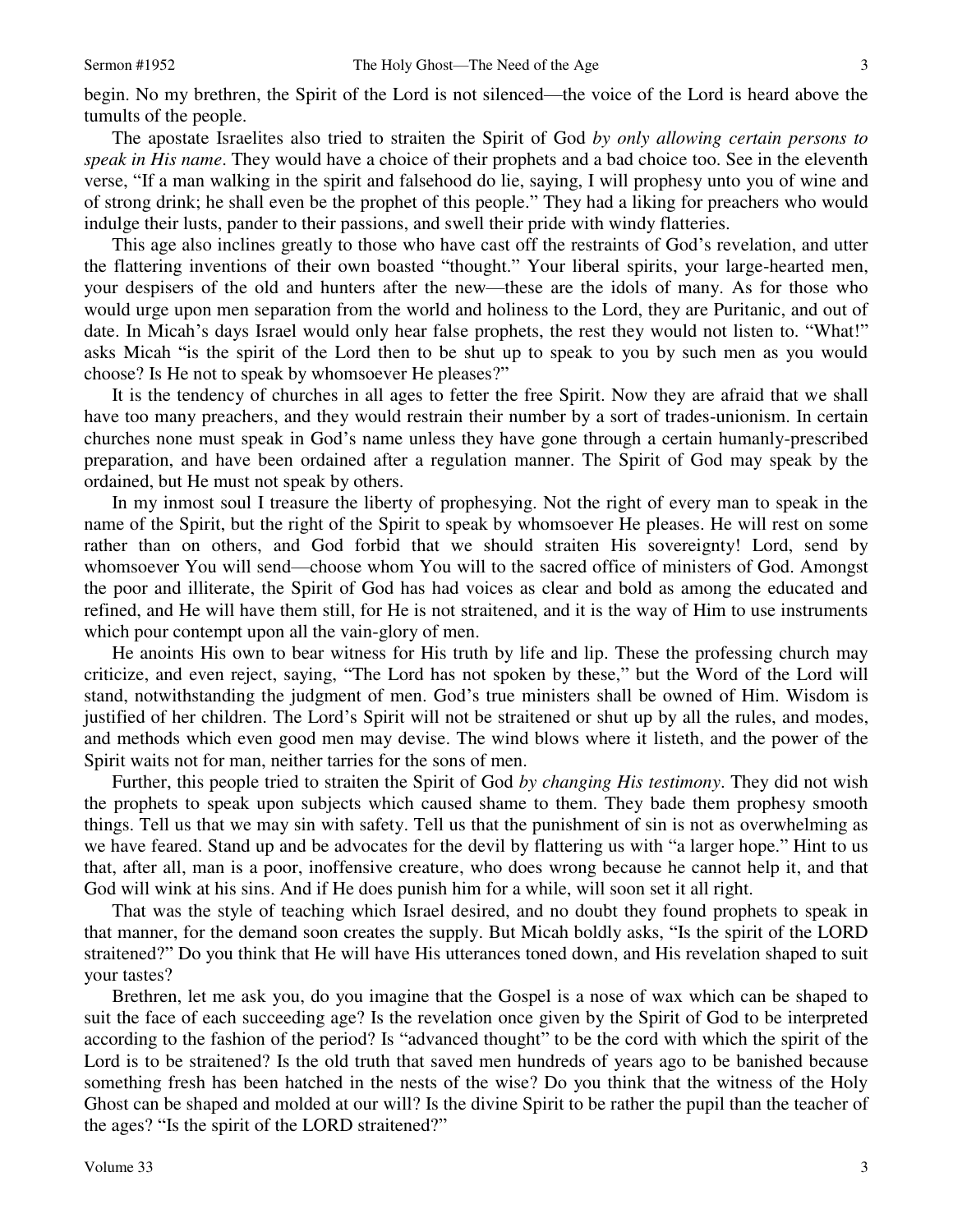My very soul boils within me when I think of the impudent arrogance of certain willful spirits from whom all reverence for revelation has departed. They would teach JEHOVAH wisdom, they criticize His Word, and amend His truth. Certain Scriptural doctrines are, indeed, discarded as dogmas of the medieval period. Others are denounced as gloomy because they cannot be called untrue. Paul is questioned and quibbled out of court, and the Lord Jesus is first praised and then explained away.

We are told that the teaching of God's ministers must be conformed to the spirit of the age. We shall have nothing to do with such treason to truth. "Is the spirit of the LORD straitened?" Shall His ministers speak as if He were? Verily, that same treasure of truth which the Lord has committed unto us we will keep inviolate so long as we live, God helping us. We are not so unmindful of the words of the apostle, "Hold fast the form of sound words," as to change a syllable of what we believe to be the Word of the Lord.

Certain of these backsliding Israelites went so far as *to oppose the testimony of God*. Note in the eighth verse—"Even of late my people is risen up as an enemy." It is sad when God's own people become the enemies of God's own Spirit, yet those who professed to be of the house of Jacob, instead of listening to the voice of the living God, began to sit in judgment upon His Word, and even to contradict the same. The worst foes of the truth are not infidels, but false professors. These men called themselves God's people, and yet fought against His Spirit.

"What then," asks Micah "is the spirit of the LORD straitened?" Will the Spirit of God fail? Will His operations on the hearts of men come to nothing? Will the truth of God be put to shame, and have no influence over human minds? Shall the Gospel be driven out of the world? Will there be none to believe it? None to proclaim it? None to live for it? None to die for it? We ask, with scorn, "Is the spirit of the LORD straitened?"

Brethren my confidence in the success of the old faith is not lessened because so many forsake it. "For all flesh is as grass, and all the glory of man as the flower of grass. The grass withers, and the flower thereof falls away: but the word of the Lord endures forever. And this is the word which by the gospel is preached unto you." If all the confessors of the faith could be martyred, even from their ashes, like a heavenly phoenix, the truth would rise again. The spirit of the Lord lives, and therefore the truth of God must live also.

Is not all truth immortal? How much more that which is the shrine of God! The Spirit's witness concerning the sin of man, the grace of God, the mission of Jesus, the power of His blood, the glory of His resurrection, reign, and advent—this witness, I say, cannot cease or fail. It is to be greatly lamented that so many have turned aside unto vanities, and are now the enemies of the cross, but fear not, for the victory is in sure hands.

O you that would control the Spirit of God, remember who He is, and bite your lips in despair. What can you do against Him? Go bit the tempest, and bridle the north wind, and then dream that the Spirit of the Lord is to be straitened by you! He will speak when He pleases, by whom He pleases, and as He pleases, and His Word shall be with power. None can stay His hand, nor say unto Him, "What doest thou?" Thus much upon the first use of our text.

**II.** The second use of it is this, TO SILENCE THOSE WHO WOULD CENSURE THE SPIRIT.

Some even dare to bring accusations against the Holy Spirit of God. Read the text again, "O you that are named, the house of Jacob, is the spirit of the LORD straitened? *are these his doings?"* If aught be amiss, is He to be blamed for it?

*The low estate of the church,* is that to be laid at God's door? It is true that the church is not as full of life and energy and power and spirituality and holiness as she was in her first days, and therefore some insinuate that the Gospel is an antique and an effete thing. In other words, that the Spirit of God is not so mighty as in past ages. To which the answer is, "Is the spirit of the LORD straitened? are these his doings?"

If we are lukewarm, is that the fault of the Spirit of fire? If we are feeble in our testimony, is that the fault of the Spirit of power? If we are weak in prayer, is that the fault of the Spirit who helps our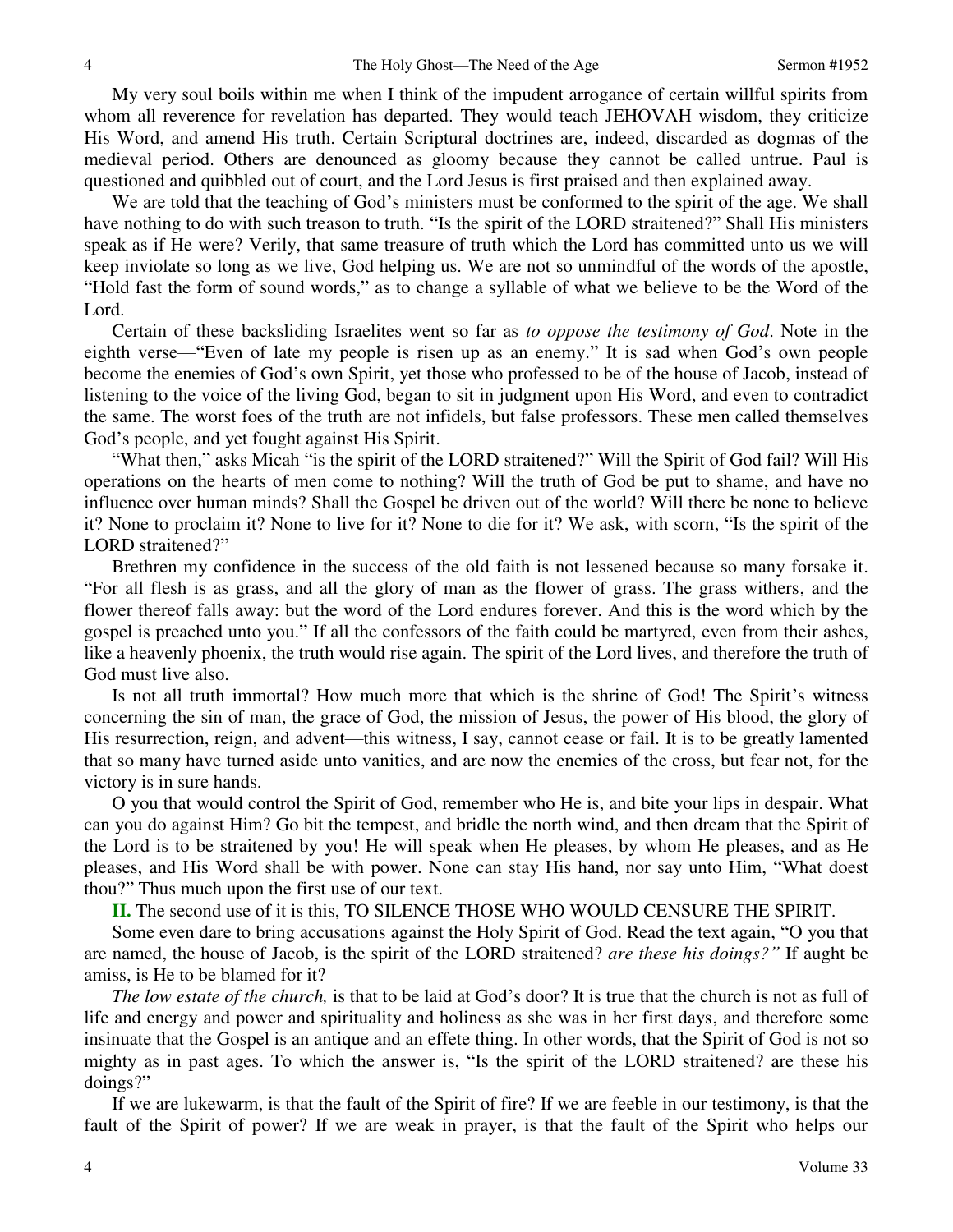infirmities? Are these his doings? Instead of blaming the Holy Ghost, would it not be better for us to smite upon our breasts and chasten our hearts? What if the church is not "fair as the moon, clear as the sun, and terrible as an army with banners," as once she was, is not this because the Gospel has not been fully and faithfully preached, and because those who believe it have not lived up to it with the earnestness and holiness which they ought to have exhibited? Is not that the reason? In any case, are these His doings? Can you lay the blame of defection and backsliding, of lack of strength, of want of faith, at the door of the Holy Ghost? God forbid! We cannot blame the Holy One of Israel.

Then it is said, "Look at *the condition of the world*. After the Gospel has been in it nearly two thousand years, see how small a part of it is enlightened, how many cling to their idols, how much of vice and error, and poverty, and misery, are to be found in the world!" We know all these sad facts, but are these His doings? Tell me, when has the Holy Spirit created darkness or sin? Where has He been the author of vice or oppression? From where, come wars and fightings? Come they from Him? Come they not from our own lusts?

What if the world be still an Augean stable, greatly needing cleansing, has the Spirit of God in any degree or sense rendered it so? Where the Gospel has been fully preached, have not the words of the Lord done good to them that walk uprightly? Have not cannibals, even during the last few years, been reclaimed and civilized? Has not the slave trade, and other villainies, been ended by the power of Christian influence? How, then, can the Spirit of Christ, the spirit of the Gospel, be blamed? Will you attribute the darkness to the sun? Will you charge the filthiness of swine to the account of the crystal stream? Will you charge the pest upon the fresh breeze from the sea? It is quite as just, and quite as sensible.

No, we admit the darkness and the sin and the misery of men. Oh, that our head were waters and our eyes a fountain of tears, that we might weep day and night concerning these things! But these are not the work of the Spirit of God. These come of the spirit from beneath. He that is from above would heal them. He is not straitened. These are not His doings. Where His Gospel has been preached, and men have believed it and lived according to it, they have been enlightened, and sanctified, and blessed. Life and love, light and liberty, and all other good things, come of the Spirit of the Lord—

> *"Blessings abound where'er He reigns; The prisoner leaps to lose his chains, The weary find eternal rest, And all the sons of want are bless'd."*

But some have said, "Yes, but then see *how few the conversions are nowadays!* We have many places of worship badly attended. We have others where there are scarcely any conversions from the beginning of the year to the end of it." This is all granted and granted with great regret, but "Is the spirit of the LORD straitened? are these his doings?" Cannot we find some other reason far more near the truth?

O sirs, if there are no conversions we cannot fall back upon the Spirit of God, and blame Him. Has Christ been preached? Has faith been exercised? The preacher must take his share of blame. The church with which he is connected must also inquire whether there has been that measure of prayer for a blessing on the Word that there ought to have been. Christians must begin to look into their own hearts to find the reason for defeat.

If the work of God is hindered in our midst, may there not be some secret sin with us which hinders the operation of the Spirit of God? May He not be compelled by the very holiness of His character to refuse to work with an unholy or an unbelieving people? Have you never read, "He did not many mighty works there because of their unbelief"? May not unbelief be turning a fruitful land into barrenness? The Spirit Himself is not straitened in His power, but our sin has made Him hide Himself from us. The want of conversions is not His doing. We have not gone forth in His strength. We shake off with detestation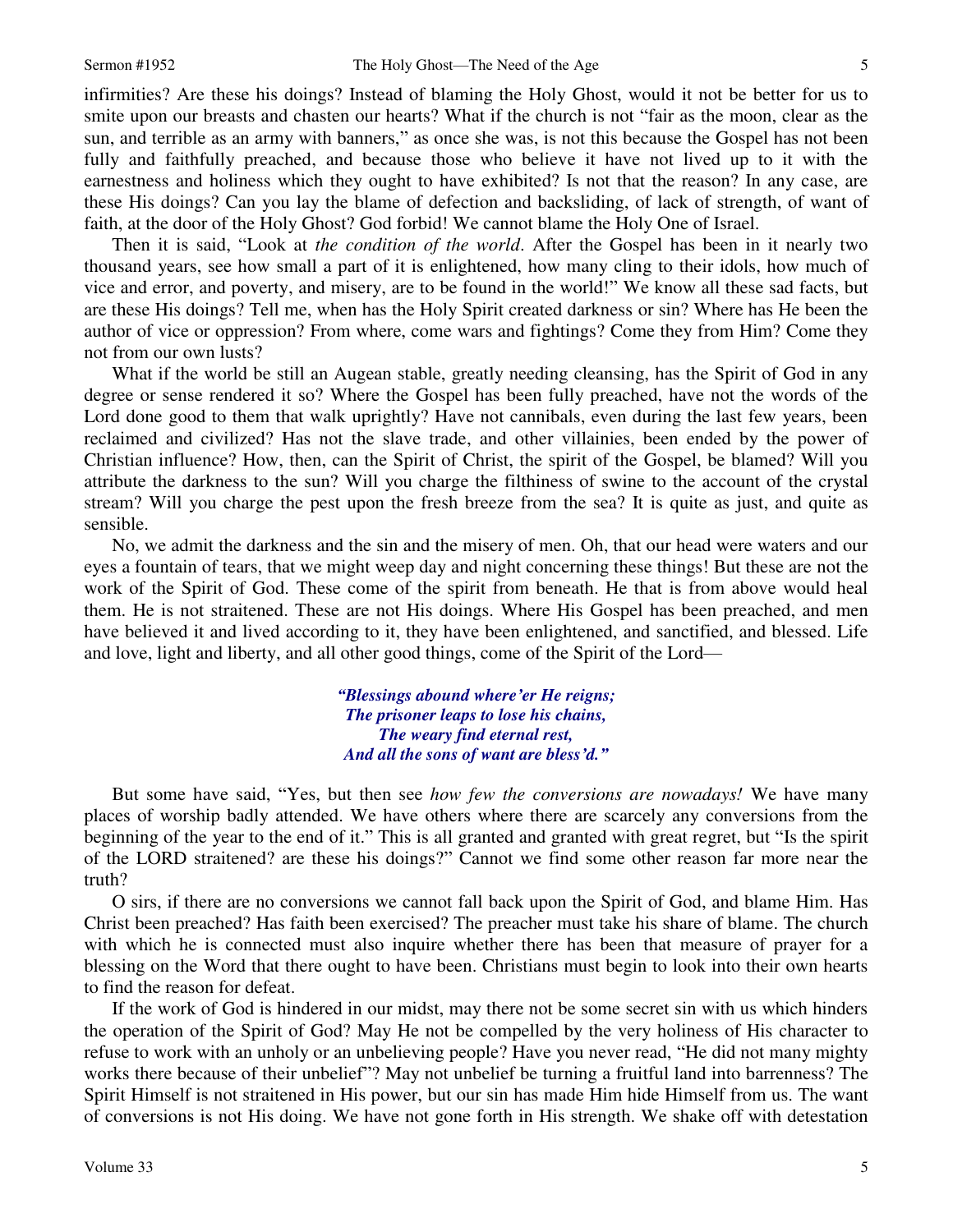the least trace of a thought that should lay any blame to the Spirit of the Most High. Unto us be shame and confusion of face as at this day.

But it is also said that there is *a lack of power largely manifested by individual saints*. Where are now the men who can go up to the top of Carmel and cover the heavens with clouds? Where are the apostolic men who convert nations? Where are the heroes and martyr spirits of the better days? Have we not fallen upon an age of little men, who little dare and little do? It may be so, but this is no fault of the great Spirit. Our degeneracy is not His doing. We have destroyed ourselves, and only in Him is our help found!

Instead of crying today, "Awake, awake, O arm of the LORD," we ought to listen to the cry from heaven which says, "Awake, awake, O Zion; Shake yourself from the dust, and put on your beautiful garments." Many of us might have done great exploits if we had but given our hearts thereto. The weakest of us might have rivaled David, and the strongest among us might have been as angels of God.

We are straitened in ourselves. We have not reached out to the possibilities of strength which lie within grasp. Let us not wickedly insinuate a charge against the good Spirit of our God, but let us in truthful humility blame ourselves. If we have not lived in the light, can we marvel that we are in great part dark? If we have not fed upon the bread of heaven, can we wonder that we are faint?

Let us return unto the Lord. Let us seek again to be baptized into the Holy Ghost and into fire, and we shall yet again behold the wonderful works of the Lord. He sets before us an open door, and if we enter not, we are ourselves to blame. He gives liberally and upbraids not, and if we are still impoverished, we have not because we ask not, or because we ask amiss. Thus much, then, have I spoken, using the text to silence those who would censure the Spirit of God.

**III.** In the third place, our subject enters a more pleasing phase, while I use it TO ENCOURAGE THOSE WHO TRUST IN THE SPIRIT OF THE LORD. My brethren, let us this morning with joy remember that the Spirit of the Lord is not straitened.

Let this meet our trouble about *our own straitness*. What narrow and shallow vessels we are! How soon we are empty! We wake up on the Sabbath morning and wonder where we shall find strength for the day. Do you not sigh, "Alas! I cannot take my Sunday school class today with any hope of teaching with power. I am so dreadfully dull and heavy. I feel stupid and devoid of thought and feeling"? In such a case, say to yourself, "Is the spirit of the LORD straitened?" He will help you.

You purpose to speak to someone about his soul, and you fear that the right words will not come. You forget that He has promised to give you what you shall speak. "Is the spirit of the LORD straitened?" Cannot He prepare your heart and tongue? As a minister of Christ I have constantly to feel my own straitness. Perhaps more than any other man I am faced by my own inefficiency and inability to address such an audience so often, and to print all that is spoken. Who is sufficient for these things? I do not feel half as capable of addressing you now as I did twenty years ago. I sink as to conscious personal power, though I have a firmer faith than ever in the all-sufficiency of God.

No, the spirit of the Lord is not straitened. Still is that promise our delight, "My grace is sufficient for you." It is a joy to become weak that we may say with the apostle, "When I am weak then am I strong." Behold, the strength of the Lord is gloriously revealed, revealed to perfection in our weakness. Come, you feeble workers, you fainting laborers, come and rejoice in the unstraitened Spirit. Come, you that seem to plow the rock and till the sand, come and lay hold of this fact, that the spirit of the Lord is omnipotent. No rock will remain unbroken when He wields the hammer, no metal will be unmelted when He is the fire. Still will our Lord put His Spirit within us and gird us with His power, according to His promise, "As your days, so shall your strength be."

This also meets another matter, namely, *the lack of honored leaders*. We cry at this time, "Where are the eminent teachers of years gone by?" The Lord has made a man more precious than the gold of Ophir. Good and great men were the pillars of the church in former times, but where are they now? Renowned ministers have died, and where are their successors? It is not an infrequent thing with the older brethren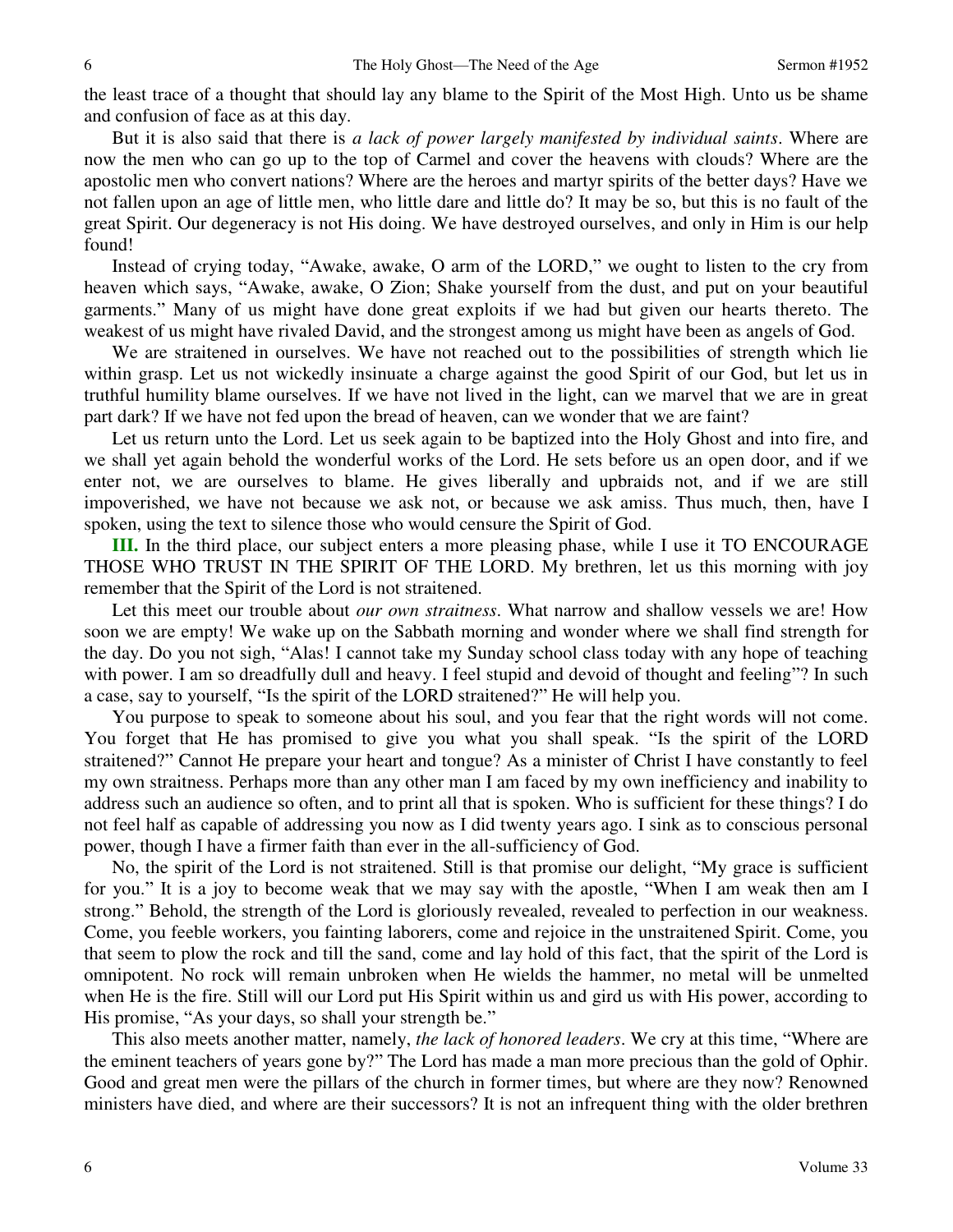for them to say one to the other, "Do you see the young men springing up who will equal those whom we have lost?"

I am not among those who despair for the good old cause, but certainly I would be glad to see the Elishas who are to succeed the Elijahs who have gone up. Oh, for another Calvin or Luther! Oh, for a Knox or a Latimer, a Whitefield or a Wesley! Our fathers told us of Romaine and Newton, Toplady and Rowland Hill—where are the like of these? When we have said "where?" echo has answered "where?"

But herein is our hope—the spirit of the Lord is not straitened. He can raise up standard-bearers for His hosts. He can give to His church stars in her firmament as bright as any that ever gladdened our fathers' eyes. He that walks among the golden candlesticks can so trim the lamps that those which are dim shall burn with sevenfold splendor. He who found a Moses to face Pharaoh, and Elijah to face Jezebel, can find a man to confront the adversaries today. To equip an army of apostolic men would be a small matter to the Creator of heaven and earth.

Let us have no fear about this. He that ascended on high, leading captivity captive gave such large gifts unto men, that unto the end of the dispensation they will not be exhausted. Still does He give evangelists, pastors, and teachers, according as the need of the church may be. Let us cast away all fear as to a break in the succession of witnesses, for the Word of the Lord endures forever, and it shall never lack a man to declare it.

Brethren, the great truth now before us may prevent our being dismayed by *the peculiar character of the age in which we live*. It is full of a terrible unrest. The earthquake in the Riviera is only typical of a far greater disturbance which is going on everywhere. The foundations of society are quivering, the cornerstones are starting. No man can foretell what the close of this century may see. The age is growing more and more irreverent, unbelieving, and indifferent. The men of this generation are even greedier of gain, more in haste after their ambitions, than those that preceded them. They are fickle, exacting, hungering after excitement and sensation.

Here comes in the truth—"The spirit of the Lord is not straitened." Was not the Gospel intended for every age, and for every condition of human society? Will it not meet the case of London and Ireland as well as the case of the old Roman Empire, in the midst of which it first began its course? It is even so, O Lord! Our fathers trusted in You. They trusted in You, and You did deliver them, and we with joyful confidence fall back upon the same delivering power, saying in our hearts, "The spirit of the LORD is not straitened," He will bear us through.

But, then, sometimes we are troubled because of *the hardness of men's hearts*. You that work for the Lord know most about this. If anybody thinks that he can change a heart by his own power, let him try with anyone he pleases, and he will soon be at a nonplus. Old Adam is too strong for young Melancthon. Our trembling arm cannot roll away the stone of natural depravity. Well, what then? The Spirit of the Lord is not straitened! Did I hear you cry, "Alas, I have tried to reclaim a drunkard, and he has gone back to his degradation"? Yes, he has beaten *you,* but is the Spirit of the Lord straitened? Do you cry, "But he signed the pledge, and yet he broke it"? Very likely *your* bonds are broken, but is the Spirit of the Lord straitened? Cannot He renew the heart, and cast out the love of sin? When the Spirit of God works with your persuasions your convert will keep his pledge.

"Alas!" cries another, "I hoped I had rescued a fallen woman, but she has returned to her iniquity." No unusual thing is this with those who exercise themselves in that form of service, but is the Spirit of the Lord straitened? Cannot He save the woman that was a sinner? Cannot He create a surpassing love to Jesus in her forgiven spirit? *We* are baffled, but the Spirit is not.

"But it is my own boy," cries a mother. "Alas! I brought him up tenderly from his youth, but he has gone astray. I cannot persuade him to hear the Word. I cannot do anything with him." Dear mother, register that confession of inability, and then by faith write at the bottom of it, "But the spirit of the Lord is not straitened." Have faith in God, and never let your discovery of your own weakness shake your firm conviction that with God all things are possible.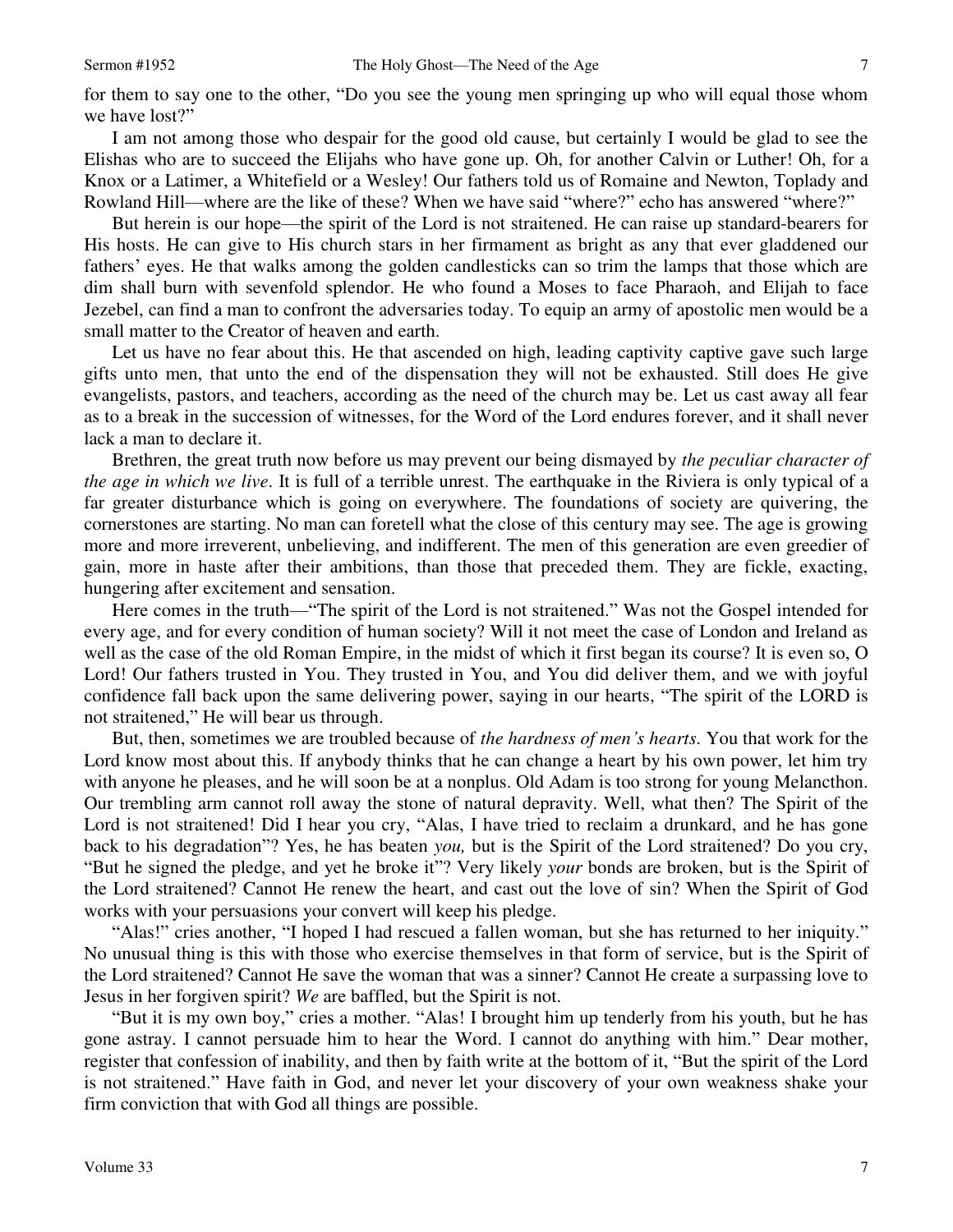It seems to me to be a fountain of comfort, a storehouse of strength. Do not limit the Holy One of Israel, nor conceive of the Holy Ghost as bounded and checked by the difficulties which crop up in fallen human nature. No case which you bring to Him with affectionate tears and with an earnest faith in Jesus shall ever be dismissed as incurable. Despair of no man, since the Lord of hosts is with us.

"Ah well!" says one, "but I am oppressed with *the great problem which lies before the church*. London is to be rescued. The world is to be enlightened. Think of India, China, and the vast multitudes of Africa. Is the Gospel to be preached to all these? Are the kingdoms of this world to become the kingdoms of our Lord? How can these things be! Why, sirs, when I think of London alone, a world of poverty and misery, I see the sheer impossibility of delivering this world from the power of darkness."

Do you prefer a theory which holds out no hope of a converted world? I do not wonder! Judge after the sight of the eyes and the hearing of the ears, and the thing is quite beyond all hope. But is the Spirit of the Lord straitened? Surely the good Lord means to convince the church of her own powerlessness, that she may cast herself upon the divine might. Looking around she can see no help for her in her great enterprise. Let her look up and watch for His coming that will bring her deliverance. Amid apparent helplessness the church is rich in secret succors.

If the Spirit of God shall anoint our eyes we shall see the mountain full of horses of fire and chariots of fire round about the servants of the Lord. Behold, the stars in their courses fight against our adversaries, the earth shall yet help the woman, and the abundance of the seas shall yield their strength unto God. When the time comes for the Lord to make bare His arm, we shall see greater things than these, and then we shall wrap our faces in a veil of blushing confusion to think that we ever doubted the Most High. Behold, the Son of Man comes, shall He find faith among us? Shall He find it anywhere on the earth? The Lord help us to feel in our darkest hour that His arm is not shortened!

**IV.** I must close by remarking that this text may be used TO DIRECT THOSE WHO ARE SEEKING AFTER BETTER THINGS.

I hope that in this audience there are many who desire to be at peace with God through Jesus Christ. You are already convinced of sin, but you are by that conviction driven to despondency and almost to despair. Now notice this, whatever grace you need in order to salvation the Holy Spirit can work it in you. You want a more tender sense of sin. Is the Spirit of the Lord straitened? Can He not give it to you? You want to be able to perceive the way of salvation; can He not instruct you? You want to be able to take the first step to Christ, you want, in fact, to trust Him wholly and alone, and so find peace in Him. Is the Spirit of the Lord straitened? Can He not give you faith?

Do you cry, "I would believe, but I cannot tell how"? The Spirit will help you to believe. He can shed such light into your mind that faith in Christ shall become an easy and a simple thing with you. The Spirit of God is not straitened. He can bring you out of darkness into His marvelous light. If you are quite driven from all reliance on your own natural power, then cry unto Him, "Lord, help me!" The Holy Spirit has come on purpose to work all our works in us. It is His office to take of the things of Christ and to show them to us. Yield yourself to His gracious direction. Be willing and obedient, and He will lead you into all truth.

Notice again, although you are under deep depression of spirit, and you feel shut up, so that you cannot come forth, yet the Spirit of the Lord is not straitened. He is not weighed down nor discouraged. His name is the Comforter, and He can comfort to purpose. What though you be today ready to lay violent hands upon yourself by reason of the trouble of your restless thoughts, yet is the Spirit of the Lord straitened?

Look you to the strong for strength, even to your God. Does not the Lord cry to you, "Look unto me, and be you saved, all you ends of the earth; for I am God, and there is none else"? Your strength as well as your salvation lies in Him. When we were yet without strength, in due time Christ died for the ungodly. Trust you in the Lord forever, for in the Lord JEHOVAH there is everlasting strength. Trust, implicitly trust, for the Spirit of God is not straitened. Your despondency and unbelief are not His doings, they are your own. He has not driven you into this misery. He invites you to come forth from it,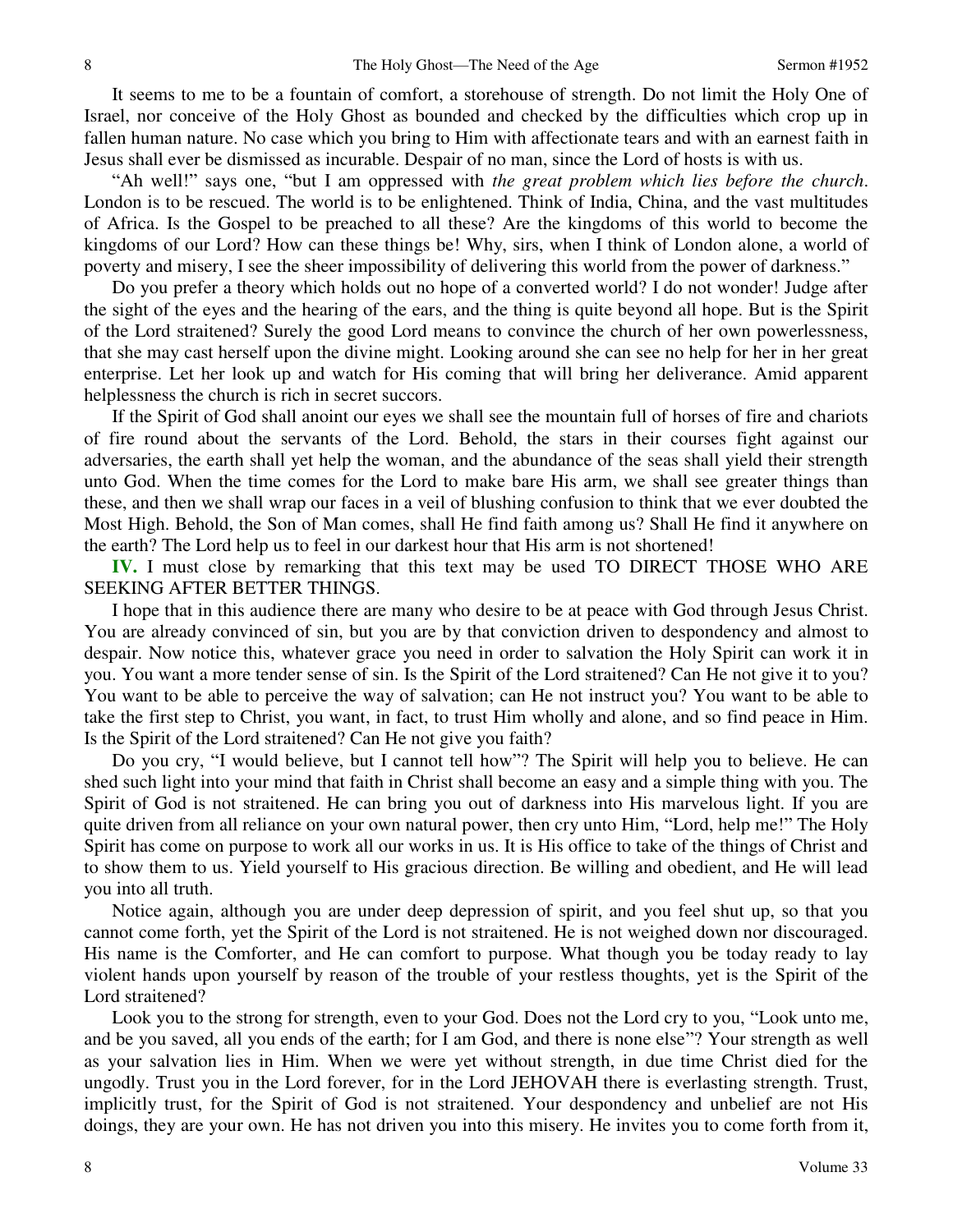and trust the Son of God, and rest in the finished righteousness of Christ, and you shall come at once into light and peace.

May I invite you to remember how many persons have already found joy, peace, and salvation by believing the teaching of the Spirit of God. In the text the question is asked, "Do not my words do good to him that walks uprightly?" Many of us can bear testimony today that the Word of the Lord is not word only, but power. It has done good to us. The Gospel has not only been much to us, it has been everything to us.

Personally, I do not believe and preach the Gospel because I have made a choice, and have preferred it to any other theory of religion out of many others which might have been accepted. No. There is no other truth to me. I believe it because I am a saved man by the power of it. The truth revealed by the Spirit has new-created me. I am born again by this living and incorruptible seed. My only hope of holiness in this life, and of happiness in the life to come, is found in the life and death, the person and merit, of the Lord Jesus Christ, the Son of God.

Give up the Gospel! I may when it gives me up, but not while it grasps my very soul. I am not perplexed with doubt, because the truth which I believe has wrought a miracle on me. By its means I have received and still retain a new life, to which I was once a stranger. I am like the good man and his wife who had kept a lighthouse for years. A visitor who came to see the lighthouse, looking out from the window over the waste of waters, asked the good woman, "Are you not afraid of a night when the storm is out, and the big waves dash right over the lantern? Do you not fear that the lighthouse and all that is in it will be carried away?"

The woman remarked that the idea never occurred to her now. She had lived there so long that she felt as safe on the lone rock as ever she did when she lived on the mainland. As for her husband, when asked if he did not feel anxious when the wind blew a hurricane, he answered, "Yes, I feel anxious to keep the lamps well-trimmed, and the light burning, lest any vessel should be wrecked." As to anxiety about the safety of the lighthouse, or his own personal security in it, he had outlived all that.

Even so it is with me, "I know whom I have believed, and am persuaded that He is able to keep that which I have committed to Him against that day." From henceforth let no man trouble me with doubts and questionings. I bear in my soul the proofs of the Spirit's truth and power, and I will have none of your artful reasonings. The Gospel to me is truth. I am content to perish if it be not true. I risk my soul's eternal fate upon the truth of the Gospel, and I know no risk in it. My one concern is to keep the lamps burning, that I may thereby enlighten others. Only let the Lord give me oil enough to feed my lamp, so that I may cast a ray across the dark and treacherous sea of life, and I am well content.

Now, troubled seeker, if it be so, that your minister and many others in whom you confide have found perfect peace and rest in the Gospel, why should not you? Is the Spirit of the Lord straitened? Do not His words do good to them that walk uprightly? Will not you also try their saving virtue?

In conclusion, just a hint to you. The words of God do good to those who walk uprightly. If they do no good to you, may it not be that you are walking crookedly? Have you given up all secret sin? How can you hope to get peace with God if you live according to your own lusts? Give up the hopeless hope. You must come right out from the love of sin if you would be delivered from the guilt of sin. You cannot have your sin and go to heaven. You must either give up sin or give up hope.

"Repent" is a constant exhortation of the Word of God. Quit the sin which you confess. Flee the evil which crucified your Lord. Sin forsaken is through the blood of Jesus turned into sin forgiven. If you cannot find freedom in the Lord, the straitness is not with the Spirit of God, but your sin lies at the door blocking up the gangway of grace. Is the Spirit of God straitened? No, His words "do good to them that walk uprightly," and if you in sincerity of heart will quit your sin, and believe in Christ, you also shall find peace, and hope, and rest. Try it, and see if it is not so. Amen.

## **PORTIONS OF SCRIPTURE READ BEFORE SERMON—EPHESIANS 3:8-21; 4:1-16**